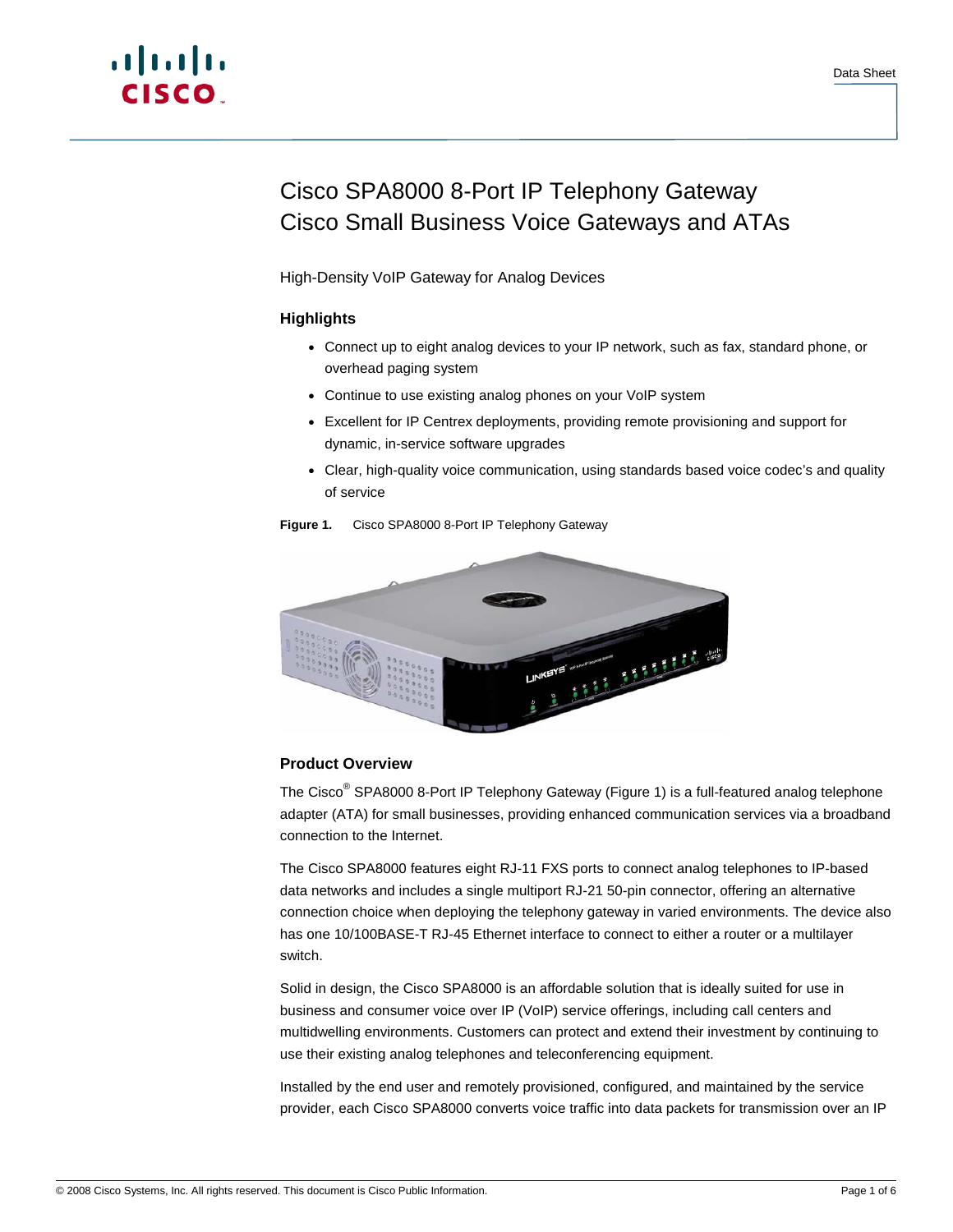network and uses common standards for voice and data networking for reliable voice and fax operation.

# **Features**

- Toll-quality voice and carrier-grade feature support: The Cisco SPA8000 delivers clear, high-quality voice communication in diverse network conditions. Excellent voice quality in a demanding IP network is achieved via the advanced implementation of standard voice coding algorithms. The SPA8000 is interoperable with common telephony equipment such as voicemail, fax, private branch exchange (PBX), and interactive voice response systems.
- Large-scale deployment and management: The Cisco SPA8000 enables service providers to provide customized services to their subscribers. It can be remotely provisioned and supports dynamic, in-service software upgrades. A highly secure profile upload saves providers the time and expense of managing and preconfiguring or reconfiguring customer premises equipment (CPE).
- Ironclad security: Cisco understands that security for both end users and service providers is a fundamental requirement for a solid, carrier-grade telephony service. The Cisco SPA8000 supports highly secure, encryption-based methods for communication, provisioning, and servicing.

## **Telephony Features**

- Eight voice ports (RJ11) for analog phones or fax machines
- Impedance agnostics: eight configurable settings
- Call waiting, cancel call waiting, call waiting caller ID
- Caller ID with name and number (multinational variants)
- Caller ID blocking
- Call forwarding: no answer, busy, all
- Do not disturb
- Call transfer
- Three-way conference calling with local mixing
- Message waiting indication-visual and tone based
- Call return
- Call back on busy
- Call blocking with toll restriction
- Delayed disconnect
- Distinctive ringing-calling and called number
- Off-hook warning tone
- Selective/anonymous call rejection
- Touch-tone phone keypad configuration with interactive voice response (IVR)
- Fax: G.711 pass-through or real-time fax over IP via T.38 (T.38 support is dependent on fax machine and network/transport resilience)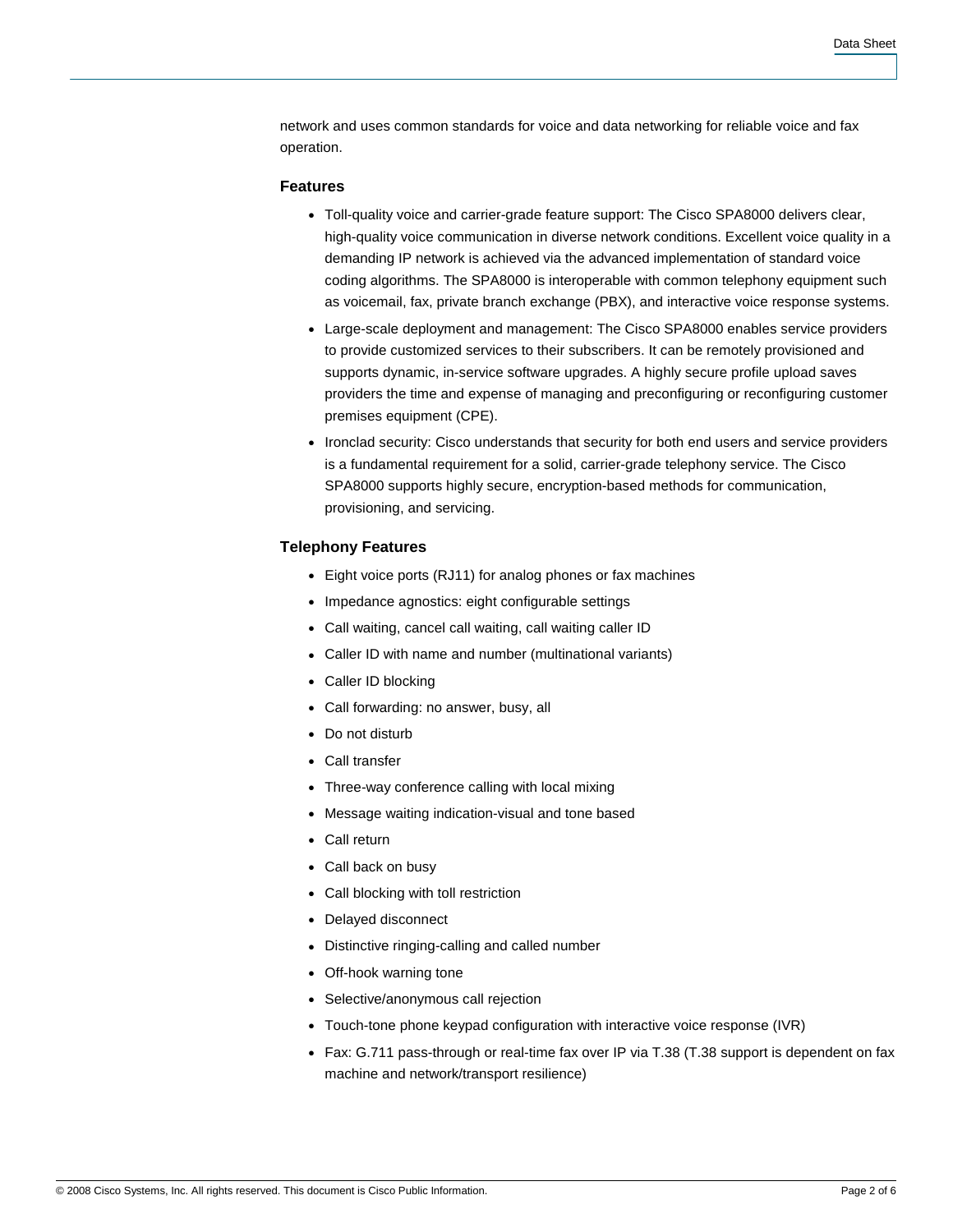# **Specifications**

Table 1 contains the specifications and package contents for the Cisco SPA8000 8-Port IP Telephony Gateway. Table 2 compares the SPA8000 with other Cisco Small Business Voice products.

| Table 1. |  |                                                                  |  |
|----------|--|------------------------------------------------------------------|--|
|          |  | Specifications for the Cisco SPA8000 8-Port IP Telephony Gateway |  |

| <b>Specifications</b>                                                                                                                                                                                                                |                                                                                                                                                                     |  |  |  |
|--------------------------------------------------------------------------------------------------------------------------------------------------------------------------------------------------------------------------------------|---------------------------------------------------------------------------------------------------------------------------------------------------------------------|--|--|--|
| * Note: Many specifications are programmable within a defined range or list of options. Please see the Administration Guide for<br>details. The target configuration profile is uploaded to the SPA8000 at the time of provisioning. |                                                                                                                                                                     |  |  |  |
| Data networking                                                                                                                                                                                                                      | • MAC address (IEEE 802.3)                                                                                                                                          |  |  |  |
|                                                                                                                                                                                                                                      | • IPv4 (RFC 791), upgradable to v6 (RFC 1883)                                                                                                                       |  |  |  |
|                                                                                                                                                                                                                                      | • Address Resolution Protocol (ARP)                                                                                                                                 |  |  |  |
|                                                                                                                                                                                                                                      | • DNS A record (RFC 1706), SRV record (RFC 2782)                                                                                                                    |  |  |  |
|                                                                                                                                                                                                                                      | • Dynamic Host Configuration Protocol (DHCP) client (RFC 2131)                                                                                                      |  |  |  |
|                                                                                                                                                                                                                                      | • DHCP server (RFC 2131)                                                                                                                                            |  |  |  |
|                                                                                                                                                                                                                                      | • Point-to-Point Protocol over Ethernet (PPoE) client (RFC 2516)                                                                                                    |  |  |  |
|                                                                                                                                                                                                                                      | • Internet Control Message Protocol (ICMP) (RFC 792)                                                                                                                |  |  |  |
|                                                                                                                                                                                                                                      | • TCP (RFC 793)                                                                                                                                                     |  |  |  |
|                                                                                                                                                                                                                                      | • User Datagram Protocol (UDP) (RFC 768)                                                                                                                            |  |  |  |
|                                                                                                                                                                                                                                      | • Real Time Protocol (RTP) (RFC 1889, 1890)                                                                                                                         |  |  |  |
|                                                                                                                                                                                                                                      | • Real Time Control Protocol (RTCP) (RFC 1889)                                                                                                                      |  |  |  |
|                                                                                                                                                                                                                                      | • Differentiated Services (DiffServ) (RFC 2475), type of service (ToS) (RFC 791, 1349)                                                                              |  |  |  |
|                                                                                                                                                                                                                                      | • VLAN tagging (IEEE 802.1p)                                                                                                                                        |  |  |  |
|                                                                                                                                                                                                                                      | • Simple Network Time Protocol (SNTP) (RFC 2030)                                                                                                                    |  |  |  |
|                                                                                                                                                                                                                                      | • Upload data rate limiting-static and automatic                                                                                                                    |  |  |  |
|                                                                                                                                                                                                                                      | • Quality of service (QoS)-voice packet prioritization over other packet types                                                                                      |  |  |  |
|                                                                                                                                                                                                                                      | • MAC address cloning                                                                                                                                               |  |  |  |
|                                                                                                                                                                                                                                      | • Port forwarding                                                                                                                                                   |  |  |  |
|                                                                                                                                                                                                                                      | • Session Initiation Protocol (SIP) channels support both UDP and TCP transport                                                                                     |  |  |  |
|                                                                                                                                                                                                                                      | • VPN pass-through with IP Security encapsulating security payload (IPsec ESP), Point-<br>to-Point Tunneling Protocol (PPTP), and Layer 2 Tunneling Protocol (L2TP) |  |  |  |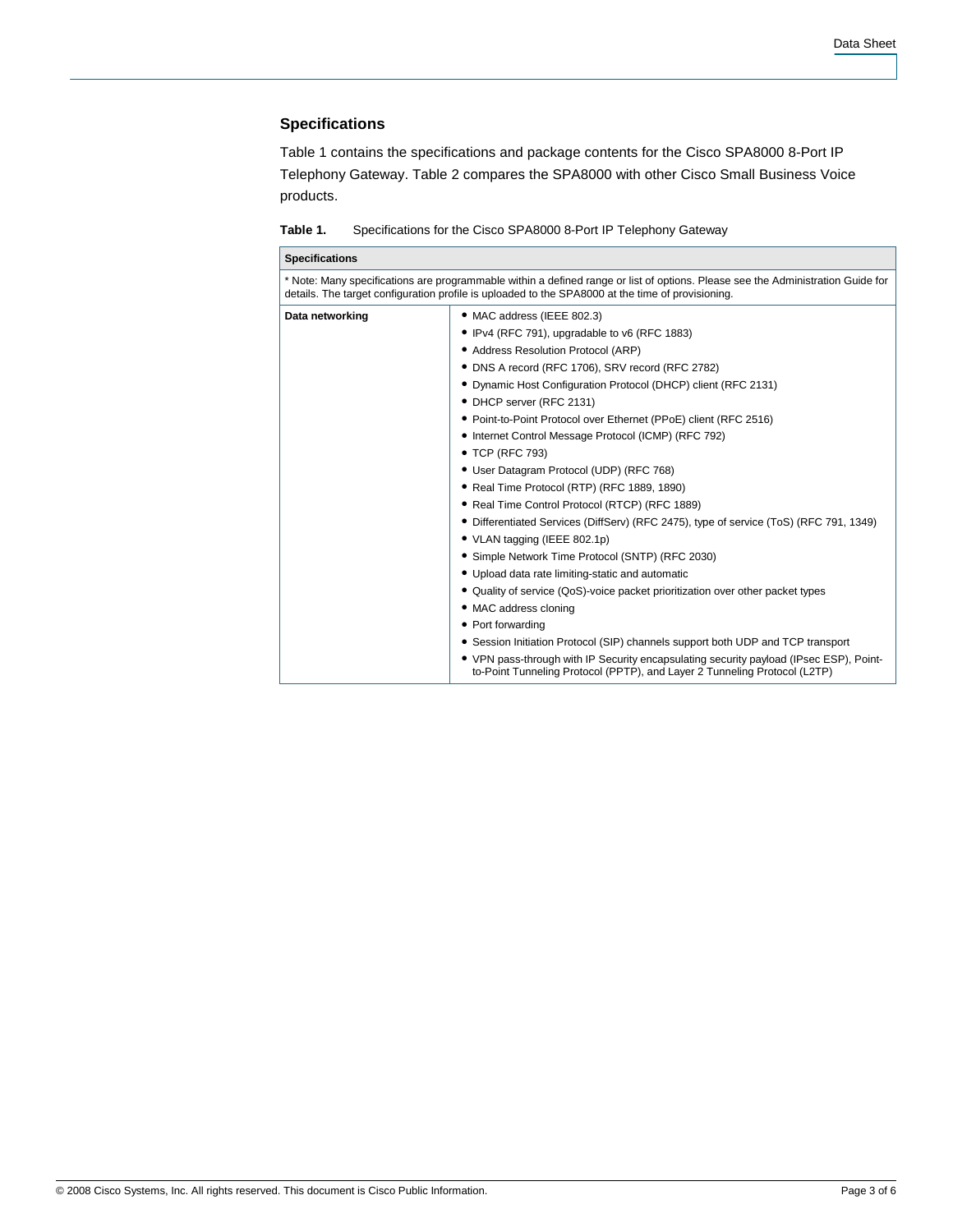| Voice gateway                 | • SIP v2 (RFC 3261, 3262, 3263, 3264)                                                                                                                                  |  |  |  |
|-------------------------------|------------------------------------------------------------------------------------------------------------------------------------------------------------------------|--|--|--|
|                               | • SIP proxy redundancy-dynamic via DNS SRV, A records                                                                                                                  |  |  |  |
|                               | • Reregistration with primary SIP proxy server                                                                                                                         |  |  |  |
|                               | • SIP support in Network Address Translation (NAT) networks (including Serial Tunnel<br>[STUN])                                                                        |  |  |  |
|                               | • Secure (encrypted) calling via prestandard implementation of Secure RTP                                                                                              |  |  |  |
|                               | • Codec name assignment                                                                                                                                                |  |  |  |
|                               | • G.711 (a-law and µ-law)                                                                                                                                              |  |  |  |
|                               | ○ G.726 (16/24/32/40 kbps)                                                                                                                                             |  |  |  |
|                               | $\degree$ G.729 A                                                                                                                                                      |  |  |  |
|                               | • G.723.1 (6.3 kbps, 5.3 kbps)                                                                                                                                         |  |  |  |
|                               | • Dynamic payload                                                                                                                                                      |  |  |  |
|                               | • Adjustable audio frames per packet                                                                                                                                   |  |  |  |
|                               | • Fax tone detection pass-through                                                                                                                                      |  |  |  |
|                               | • Fax pass-though (using G.711)                                                                                                                                        |  |  |  |
|                               | • Dual-tone multifrequency (DTMF): in-band and out-of-band (RFC 2833) (SIP info)                                                                                       |  |  |  |
|                               | • Flexible dial plan support with interdigit timers and IP dialing                                                                                                     |  |  |  |
|                               | • Call progress tone generation                                                                                                                                        |  |  |  |
|                               | • Jitter buffer-adaptive                                                                                                                                               |  |  |  |
|                               | • Frame loss concealment                                                                                                                                               |  |  |  |
|                               | • Full-duplex audio                                                                                                                                                    |  |  |  |
|                               | • Echo cancellation (G.165/G.168)                                                                                                                                      |  |  |  |
|                               | • Voice activity detection (VAD) with silence suppression                                                                                                              |  |  |  |
|                               | • Comfort noise generation (CNG)                                                                                                                                       |  |  |  |
|                               | • QoS (Ethernet port upstream bandwidth control, physical port, MAC address,                                                                                           |  |  |  |
|                               | application)                                                                                                                                                           |  |  |  |
|                               | • Attenuation/gain adjustments                                                                                                                                         |  |  |  |
|                               | • Flash hook timer                                                                                                                                                     |  |  |  |
|                               | • Message waiting indicator (MWI) tones                                                                                                                                |  |  |  |
|                               | • Visual message waiting indicator (VMWI) via frequency shift keying (FSK)                                                                                             |  |  |  |
|                               | • Polarity control                                                                                                                                                     |  |  |  |
|                               | • Hook flash event signaling                                                                                                                                           |  |  |  |
|                               | • Caller ID generation (name and number)-Bellcore, DTMF, European<br>Telecommunications Standards Institute (ETSI)                                                     |  |  |  |
|                               | • Music on hold client                                                                                                                                                 |  |  |  |
|                               | • Streaming audio server-up to 10 sessions                                                                                                                             |  |  |  |
|                               | • System dial-on-demand routing (DDR) synchronous dynamic RAM (SDRAM)-16 MB                                                                                            |  |  |  |
|                               | • System flash ROM-4 MB                                                                                                                                                |  |  |  |
| <b>Security</b>               | • Password-protected system reset to factory default                                                                                                                   |  |  |  |
|                               | • Password-protected administrator and user access authority                                                                                                           |  |  |  |
|                               | • Provisioning/configuration/authentication:                                                                                                                           |  |  |  |
|                               | • HTTPS with factory-installed client certificate                                                                                                                      |  |  |  |
|                               | • HTTP digest-encrypted authentication via MD5 (RFC 1321)                                                                                                              |  |  |  |
|                               | • Authentication: Extensible Authentication Protocol Transport Layer Security (EAP-TLS),<br>EAP Tunneled Transport Layer Security (EAP-TTLS), and Protected EAP (PEAP) |  |  |  |
|                               | • SIP TLS                                                                                                                                                              |  |  |  |
|                               | • Up to 256-bit Advanced Encryption Standard (AES) encryption                                                                                                          |  |  |  |
| Provisioning, administration, |                                                                                                                                                                        |  |  |  |
| and maintenance               | • Web browser administration and configuration via integral web server                                                                                                 |  |  |  |
|                               | • Telephone keypad configuration with interactive voice prompts<br>• Automated provisioning and upgrade via HTTPS, HTTP, Trivial File Transfer Protocol                |  |  |  |
|                               | (TFTP)                                                                                                                                                                 |  |  |  |
|                               | • Asynchronous notification of upgrade availability via NOTIFY                                                                                                         |  |  |  |
|                               | · Nonintrusive, in-service upgrades                                                                                                                                    |  |  |  |
|                               | • Report generation and event logging                                                                                                                                  |  |  |  |
|                               | • Stats in BYE message                                                                                                                                                 |  |  |  |
|                               | • Syslog and debug server records                                                                                                                                      |  |  |  |
|                               | • Per-line and purpose configurable syslog and debug options                                                                                                           |  |  |  |
|                               |                                                                                                                                                                        |  |  |  |
| <b>Physical interfaces</b>    | • 8-port standard FXS voice ports (RJ-11)                                                                                                                              |  |  |  |
|                               | • RJ-21 (50-pin telco connector) multiport voice connection                                                                                                            |  |  |  |
|                               | ● 1 WAN 100BASE-T RJ-45 Ethernet Port (IEEE 802.3)                                                                                                                     |  |  |  |
|                               | • Reset button                                                                                                                                                         |  |  |  |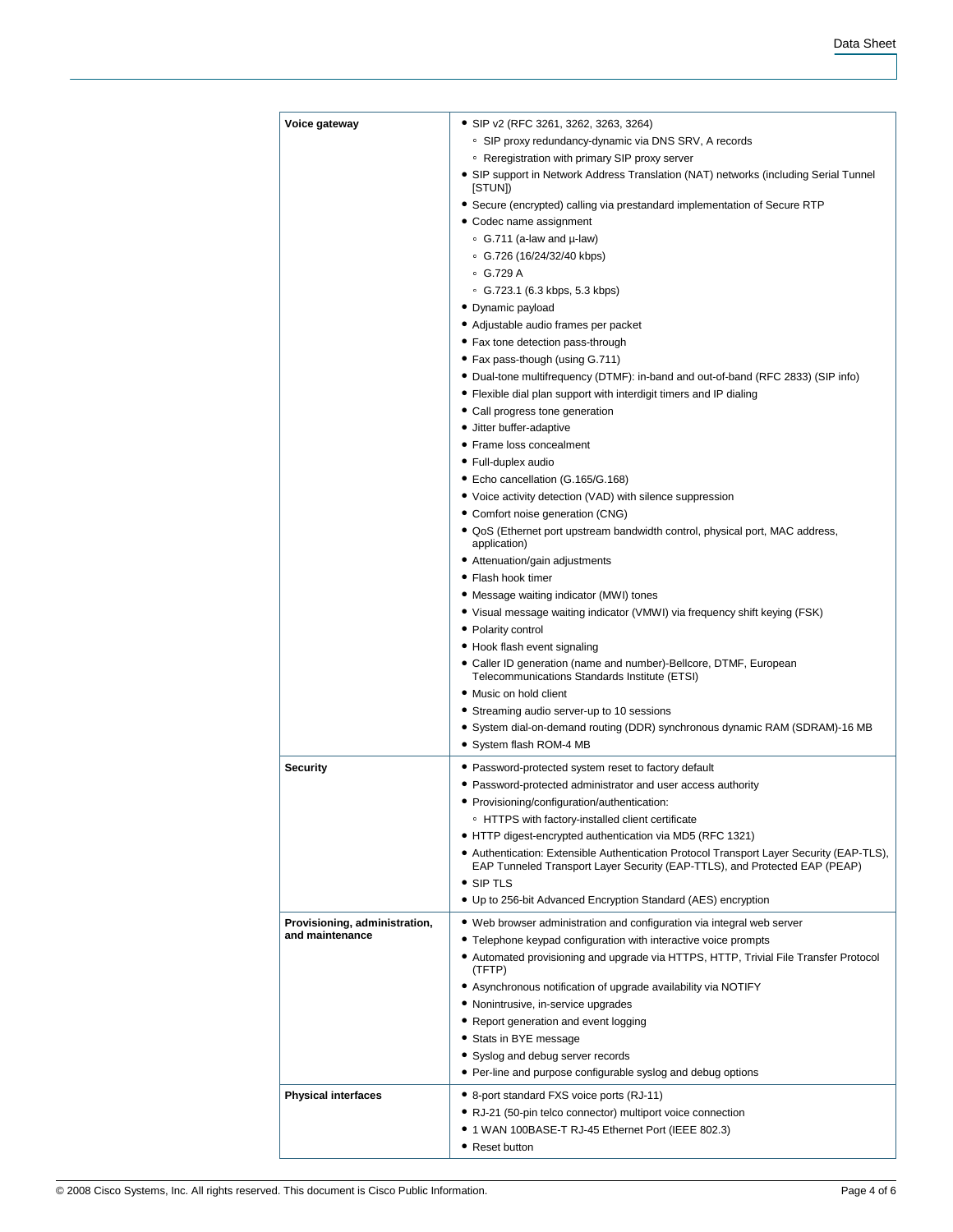| <b>Subscriber line interface</b>                                                                         | • Ring voltage: 40–90 Vpk configurable                                                                       |  |  |  |
|----------------------------------------------------------------------------------------------------------|--------------------------------------------------------------------------------------------------------------|--|--|--|
| circuit (SLIC)                                                                                           | • Ring frequency: 20-25 Hz                                                                                   |  |  |  |
|                                                                                                          | • Ring waveform: trapezoidal                                                                                 |  |  |  |
|                                                                                                          | • Maximum ringer load: 5 ringer equivalence numbers (RENs)                                                   |  |  |  |
|                                                                                                          | · On-hook/off-hook characteristics:                                                                          |  |  |  |
|                                                                                                          | • On-hook voltage (tip/ring): $-46 \sim -56$ V                                                               |  |  |  |
|                                                                                                          | · Off-hook current: 18-25 mA<br>∘ Terminating impedance: 600 ohm resistive or 270 ohm + 750 ohm              |  |  |  |
|                                                                                                          | • 150 nF complex impedance                                                                                   |  |  |  |
|                                                                                                          | • Frequency response 300-3400 Hz                                                                             |  |  |  |
|                                                                                                          | • Return loss (600 ohm, 300-3400 Hz) up to 20 dB                                                             |  |  |  |
|                                                                                                          | • Insertion loss (1 Vrms at 1 kHz) 3-4 dB                                                                    |  |  |  |
|                                                                                                          | • Total harmonic distortion (THD) (350 mV peak at 300 Hz) up to 3%                                           |  |  |  |
|                                                                                                          | • Idle channel noise-72 dB (typical)                                                                         |  |  |  |
|                                                                                                          | • Longitudinal balance 55 dB (typical)                                                                       |  |  |  |
|                                                                                                          | • Off-hook threshold (line seizure) Rdc < 1000 ohm                                                           |  |  |  |
|                                                                                                          | • On-hook threshold (line release) Rdc >10000 ohm                                                            |  |  |  |
|                                                                                                          | • Rdc DC supervisory range Rdc > 450 ohm                                                                     |  |  |  |
| <b>Regulatory compliance</b>                                                                             | FCC (Part 15 Class B), CE, ICES-003, C-Tick certification, Restriction of Hazardous<br>Substances (RoHS), UL |  |  |  |
| Power supply                                                                                             | • Switching type (100-240V) automatic                                                                        |  |  |  |
|                                                                                                          | • DC input voltage: 12V DC at 3.0A max.                                                                      |  |  |  |
|                                                                                                          | • Power adapter: 100-240V, 50-60 Hz AC input                                                                 |  |  |  |
| Indicator lights/LEDs                                                                                    | Power, Ethernet, Voice Status, Phone 1 through 8                                                             |  |  |  |
| <b>Documentation</b>                                                                                     | • Quick installation, user, and configuration guides                                                         |  |  |  |
|                                                                                                          | • Administration guide-service providers only                                                                |  |  |  |
|                                                                                                          | • Provisioning guide-service providers only                                                                  |  |  |  |
| <b>Environmental</b>                                                                                     |                                                                                                              |  |  |  |
| <b>Dimensions</b>                                                                                        | 6.69 x 1.54 x 8.66 in.                                                                                       |  |  |  |
| WxHxD                                                                                                    | $(170 \times 39 \times 220 \text{ mm})$                                                                      |  |  |  |
| Weight                                                                                                   | 2.85 lb (1.30 kg)                                                                                            |  |  |  |
| <b>Operating temperature</b>                                                                             | 32° to 113 F (0° to 45°C)                                                                                    |  |  |  |
| Storage temperature                                                                                      | $-13^{\circ}$ to 185 $\mathsf{F}$ (-20 $^{\circ}$ to 85 $\mathbb{C}$ )                                       |  |  |  |
| <b>Operating humidity</b>                                                                                | 10% to 90% noncondensing, operating and nonoperating                                                         |  |  |  |
| <b>Storage humidity</b>                                                                                  | 10% to 90% noncondensing, operating and nonoperating                                                         |  |  |  |
| <b>Package Contents</b>                                                                                  |                                                                                                              |  |  |  |
| • Cisco SPA8000 8-Port IP Telephony Gateway                                                              |                                                                                                              |  |  |  |
| • 12V power adapter                                                                                      |                                                                                                              |  |  |  |
| • RJ-45 Ethernet cable                                                                                   |                                                                                                              |  |  |  |
| • Quick installation quide                                                                               |                                                                                                              |  |  |  |
| <b>Product Warranty</b>                                                                                  |                                                                                                              |  |  |  |
| 1-year limited hardware warranty with return to factory replacement and 90-day limited software warranty |                                                                                                              |  |  |  |